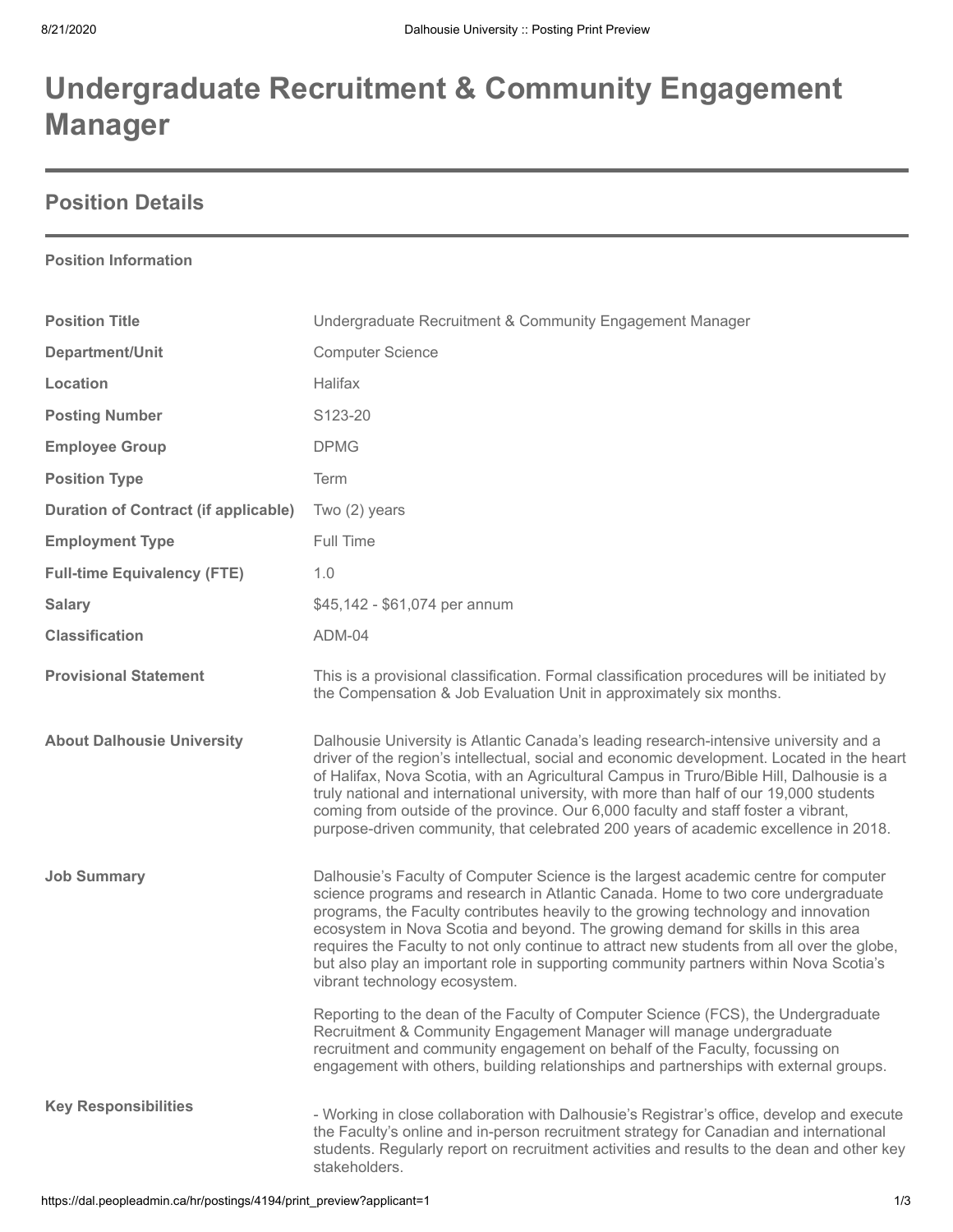#### 8/21/2020 **Dalhousie University :: Posting Print Preview**

| - Research undergraduate recruitment markets, trends and opportunities within Canada |
|--------------------------------------------------------------------------------------|
| and internationally, developing and revising recruitment strategies and tactics for  |
| individual markets and programs.                                                     |

- Represent FCS at a wide variety of events (e.g. school fairs, community events, campus and classroom visits) in an effort to acquaint prospective students with FCS's opportunities and services.

- Develop a strategy to identify and build partnerships that align with FCS's missions and values with the goal of brand building and student recruitment. Promote the field of computing, strategizing new ways to get students interested in studying computer science.

- Act as an ambassador for FCS, creating meaningful partnerships with community organizations and K-12 education stakeholders (e.g. teachers, parents, students, guidance counselors, administrators).

- Serve as the point of contact within the Faculty for all community groups looking for support or to collaborate. Develop a process to assess requests, allocate supports, and connect organizations with the appropriate individuals and units on campus.

**Note** Travel within the Maritime provinces will be required on an as needed basis and subject to ongoing pandemic guidelines.

**Qualifications** Undergraduate degree, ideally in business, marketing, or related field, plus a minimum of three to five years relevant experience (or equivalent combination of training and experience). Experience in a post-secondary environment, recruitment, sales and/or business development preferred. Strong social media skills as well as experience in public speaking, event planning, marketing, and/or project oversight are required. Must have demonstrated strong interpersonal and communication (verbal and written) skills. Excellent organizational skills and the ability to work independently and strategically are required. Direct knowledge of Canadian high school programs as well as Canadian and international undergraduate Computer Science programs is strongly preferred.

**Job Competencies** The successful candidate is expected to demonstrate proficiency in Dalhousie's core and leadership competencies (https://www.dal.ca/dept/leaders.html), in particular:

- Self-Awareness & Professionalism
- Integrity
- Respect & Inclusion
- Adaptability
- Knowledge & Thinking Skills
- Communication
- Service

**Additional Information** Dalhousie University supports a healthy and balanced lifestyle. Our total compensation package includes a defined benefit pension plan, health and dental plans, a health spending account, an employee and family assistance program and a tuition assistance program.

**Application Consideration** Applications from university employees and external candidates are given concurrent consideration. Among short-listed candidates, university employees will be given special consideration.

> We thank all applicants for their interest, however, only candidates selected for an interview will be contacted.

**Diversity Statement** Dalhousie University is committed to fostering a collegial culture grounded in diversity and inclusiveness. The university encourages applications from Indigenous persons, persons with a disability, racially visible persons, women, persons of a minority sexual orientation and/or gender identity, and all candidates who would contribute to the